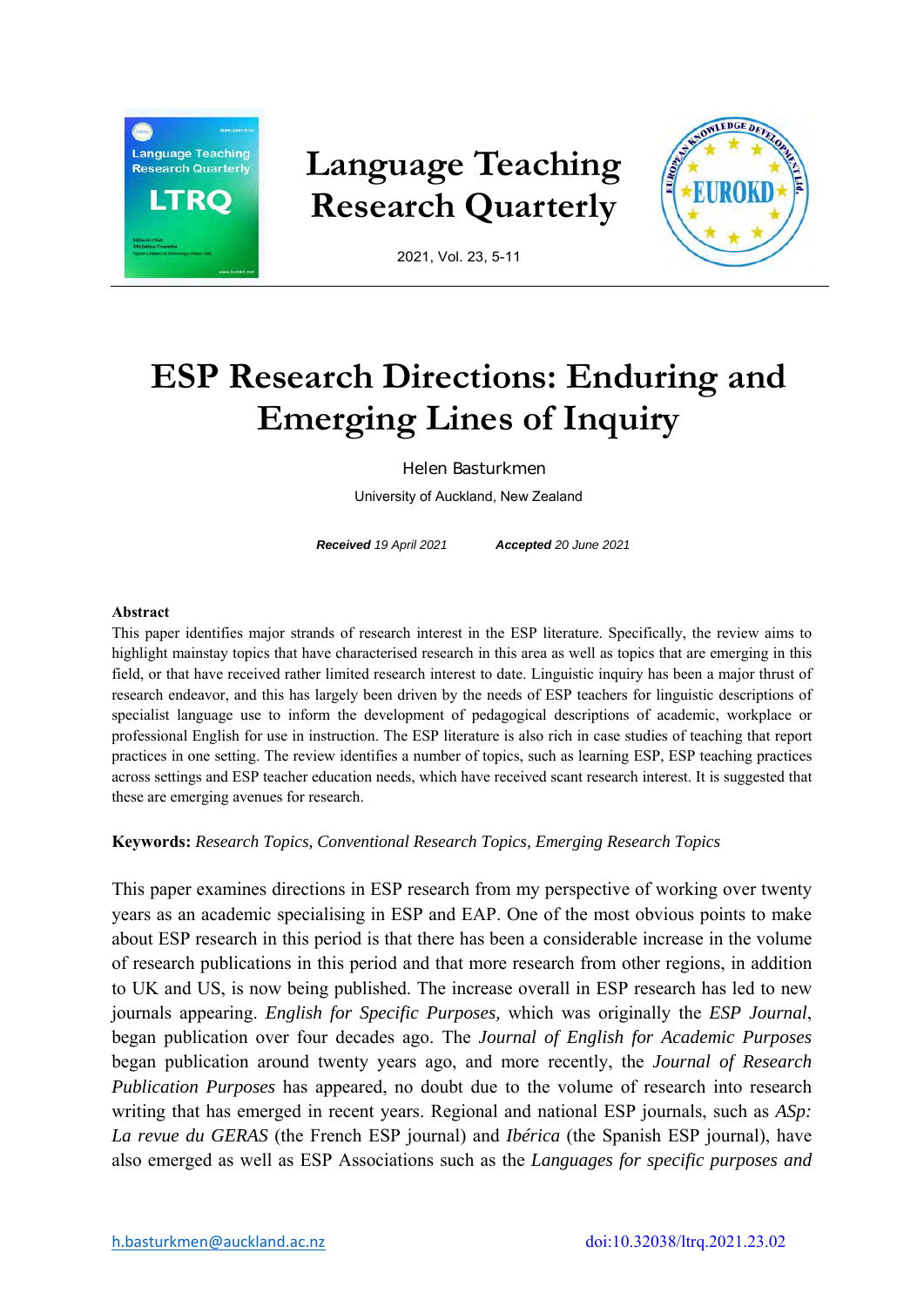#### Helen Basturkmen **by a student of the student of the student of the student of the student of the student of the student of the student of the student of the student of the student of the student of the student of the stud**

*professional communication* association, which promotes and disseminate research in the Asian Pacific region. This current array of sites for ESP research and research dissemination stands in stark contrast to the situation over twenty years ago when my career as an ESP researcher began. The present review aims to identify enduring and emerging lines of inquiry in the ESP research literature. It is broadly organised around two main topics to reflect the distinction in ESP between linguistic inquiry to provide a description of linguistic registers (such as academic English, disciplinary registers, workplace and professional registers) and inquiry to develop curriculum and pedagogy in ESP (Gollin-Kies, Hall, & Moore, 2015).

One enduring focus of ESP research is linguistic inquiry carried out to provide descriptions of academic, professional or workplace English. Often the inquiries have often been motivated by teaching needs — the needs of ESP teachers to provide language descriptions for second language learners. A very recent example of this can be seen in the study by Kithulgoda and Mendis (2020), which analysed move structure and sentence grammar in a corpus of *special occasion speeches*, a previously explored genre. Findings from the study were used to inform the development of teaching materials on a Business English course. One trend in this line of inquiry has been the increase in research into vocabulary, which has been underpinned by developments in corpus analytic software and techniques. Green and Lambert (2019), for example, identify content word phrases, such as *gamma rays* and *amino acids* in secondary school textbooks in school subjects. Findings were used to produce a set of secondary phrase lists for pedagogical purposes. Within this line of inquiry, studies have sought to identify the vocabulary learners need for a study, academic or work area. Le and Miller's study (2020) focuses on the vocabulary needed by students of medicine, and that of Bi (2020) focuses on the vocabulary undergraduate students of computer science in China need to read their specialist textbooks.

Although the primary driver of ESP linguistic inquiry has often been teaching needs, such needs do not account for all linguistic inquiry. Research has inquired into special purpose language use to develop an understanding of patterns of language use in relation to social or disciplinary factors. Of late, some researchers have investigated changes and developments of special purpose language over time. This is seen in the work of Hyland and Jiang (2018) who track the use of metadiscourse (commentary on text made by the text's producer) in research articles at three time periods in the last 50 years. This diachronic analysis found significant differences over time in the relative use of the two main categories of metadiscoursal devices under investigation and differences in how they were used in soft and hard science disciplines across time. The use of hype, hyperbolic and subjective language in articles reporting randomised controlled trials in medical research was the topic of a recent study (Millar, Salager-Meyer & Budgell, 2019). Findings revealed that hype was used most frequently in the discussion sections of the articles to extol the research methodology. Linguistic inquiry that aims to throw light on social and disciplinary aspects of communication contributes to the development of understanding of the linguistic practices of disciplines, professions and workplaces. This topic is expected to continue to attract research interest in the coming years.

One early linguistic analysis of disciplinary English is that reported in Tarone et al. (1981). This seminal work has had a major impact on me personally as well as the field of ESP in general. Tarone et al. (1981) investigated the use of the passive in research articles in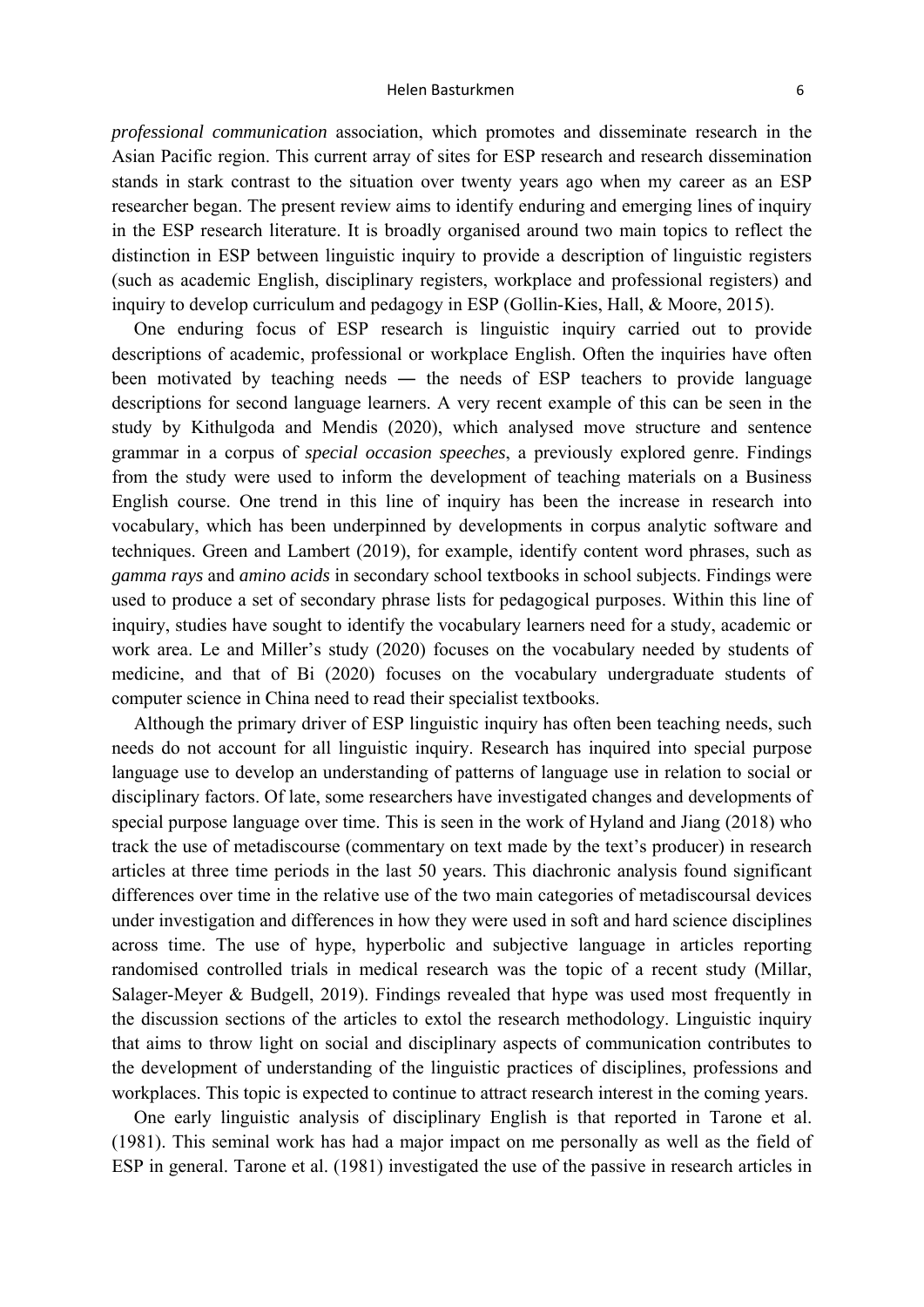astrophysics. The study unearthed specific uses that the passive which could be explained with reference to research aims and practices in this discipline. It provided a close-grained description of the functions of a grammatical structure in research writing in the discipline. As well as its contribution to linguistic description of a disciplinary register and genre, the study demonstrated to the ESP community the value of this thrust of inquiry.

Readers will likely have noticed that most of the studies described above have focused on academic English. Academic English has been the predominant focus of ESP linguistic inquiry. As a result, far more description of academic registers and genres is currently available compared to the description of professional registers and workplace genres. There has been a superabundance of research into research articles, which can be explained not only in relation to the importance of this genre but also because of the relative accessibility to the data. ESP researchers generally work in academic settings and therefore have access to academic sites for research. There are often questions about confidentiality in the use of linguistic data from professional and workplace settings whereas academic genres, especially research articles are often easy to access or are in the public domain. Moreover, ESP researchers are usually familiar with academic discourse, especially the discourse of disciplines they have studied or worked in, such as linguistics and education. They have background knowledge of it and can understand the discourse without the need for consultation with experts. Nonetheless, some ESP linguistic inquiry has ventured into workplace and professional settings as seen in two recent ESP inquiries in tourism English. Suau-Jiménez (2019) investigated the discourse of hotel websites and ways hoteliers adjust the websites in response to online reviews. Wilson (2018) investigated the pragmatic strategies used in interaction in a tourist information office in France. It is hoped that professional and workplace registers and genres will attract more research interest in the future. It is hoped that professional and workplace registers will attract further ESP research attention in the future.

ESP initially grew out of endeavors to teach English to second or foreign language learners to help them enter or progress in their work or study domains. Many ESP teachers were originally ESOL teachers before they moved into ESP. These two background factors help explain the enduring interest in this topic in the ESP research literature. A characteristic form of such ESP inquiry is the reporting of an innovative teaching practice or a course design in a case setting, often the authors' own institution. To illustrate, Henderson and Cauldwell (2020) describe a course in listening decoding skills that they devised for their ESP students of Psychology. The report details the profile of their students, the need for such instruction, the design of the course and its delivery, including materials and assessment design. Similarly, Stojković (2020) reports an ESP course in legal English and the discussionbased teaching methodology and sequence of instruction she used in instruction targeting persuasiveness in legal discourse. Examples of teaching practices in case settings such as these play an important role in providing fresh ideas to ESP practitioners. Such studies can also serve as an impetus for new research. The innovations reported in the case setting become the topic of inquiry as others attempt to implement or evaluate the new pedagogy in a different setting or site.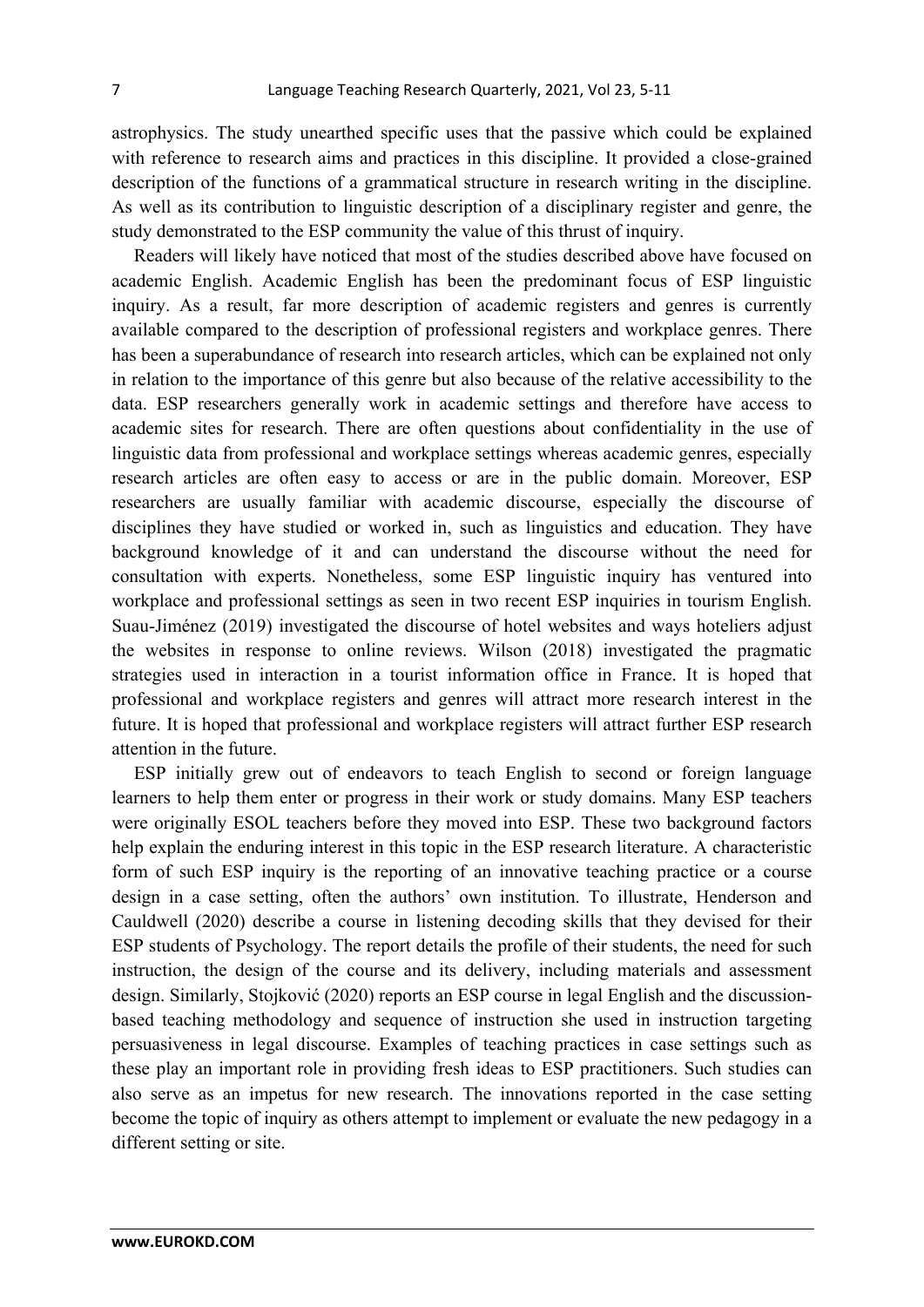#### Helen Basturkmen and the state of the state of the state of the state of the state of the state of the state o

A mainstay topic of ESP research inquiry is analysis of learners' needs. ESP teaching differs from teaching English for general purposes in that it aims to address the specific needs of the group of learners at hand (or the individual learner at hand) in relation to their target work or study setting. Although the development of general English courses often involves consideration of learners' needs, the level of detail about needs in ESP course development is usually much higher and a systematic approach is used. Over the years, the focus of ESP research into needs analysis has changed. Whereas, earlier studies, such as Basturkmen (1998) tended to report findings from an analysis of learner needs, current literature highlights the emergence of fine-tuned foci of investigation, ever more sophisticated methodologies in investigation of needs (Long, 2005; Serafini, Lake & Long, 2015) and critical perspectives of the topic (Johns & Makalela, 2011). A fine-tuned analysis is seen in Malmström, Pecorari and Shaw's (2018) contrastive analysis of students' receptive versus productive academic vocabulary needs. A sophisticated approach to investigating needs is illustrated in a recent study that used multiple sources and methods and triangulation of findings to identify the academic English language needs of postgraduate students of psychology university settings in Iran (Atai & Hejazi, 2019).

Most often ESP course developers investigate what learners will need to know or be able to do in the target setting, target situation analysis. In devising an ESP course for a group of students of economics, for example, the teacher or course developer would typically carry out a target situation analysis to identify the tasks and functions the learners will need to perform their role in the setting and the kinds of language knowledge they will require. In addition to target situation analysis, the teacher or course developer may conduct a present situation analysis to identify the learners' current ability to perform functions and tasks in the target situation. This typically involves assessing the learners' current level of competence with the level required for successful participation in their work or study area. The information obtained from the analyses can be used to design an ESP course or materials.

A further strand of inquiry within the area of needs analysis is inquiry into learner language. Thirakunkovit et al.'s (2019) study investigated the oral English proficiency of international teaching assistants (ISAs) in a US university setting. This study examined the assistants' performance on an English proficiency test that was used to screen prospective ISAs with lower than required TOEFL speaking scores. Findings were used to determine the language focus of instructional materials to support this group. Myskow and Underwood (2020) investigated how causality was expressed in high- and low-graded essays by university students in an English Medium Instruction course in International Relations in a university setting in Japan. Findings revealed a greater range of linguistic resources for expressing causality in the higher-grade essays. Findings had pedagogical implications for how to focus instruction on causal explanations in subsequent ESP teaching.

It will be clear from the above review that currently a good deal of linguistic inquiry is being given to very specific topics. Often research concerns investigation of language use in a specific discipline or genre. That language use and genre practices vary across academic disciplines, is now well established in this field. It is expected that this line of inquiry will continue as researchers seek to develop further the body of linguistic information about disciplinary variants of academic English. One gap in this line of inquiry is that limited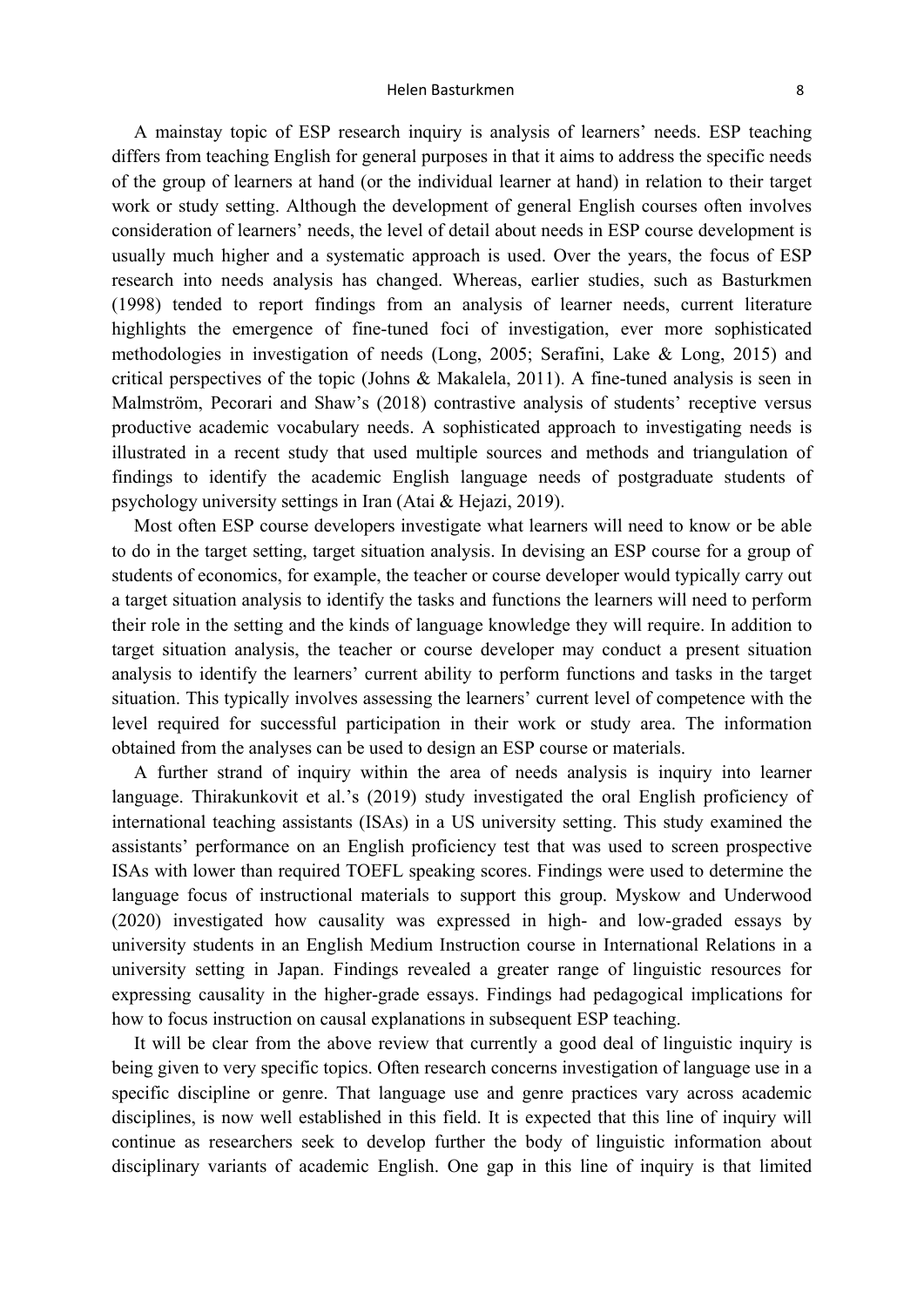attention is sometimes given to why certain linguistic features are used. Rather too much attention is given, in my opinion, to description of *what* linguistic features are used or *what*  moves are found in a genre at the expense of explanation as to the reason behind these choices. What motivates academic writers and speakers to use language in these ways? Tarone et al. (1981) pondered what lay behind the uses of the passive in their data and they consulted specialist informants to glean insights into the disciplinary members' aims and intentions in this genre. In short, there is a place, I believe, for more research to pursue why questions (why specific purposes language choices are made) to supplement the what questions (what linguistic choices or forms are used).

Reports of innovative practices in a case setting are a characteristic form of report in the ESP literature on pedagogy. As I have argued above, these reports have a good deal of value in developing teaching practices in the field and inspiring teachers in other settings to try out new practices in their own work. Missing, or in little evidence, is a focus on ESP teaching practices across settings. We do not know for example how widespread certain teaching practices might be. It has long been argued that there is no one size fits all teaching methodology in ESP (Dudley-Evans & St. John, 1998). However, I would suspect that certain practices or activity types are common across settings. For example, language analysis type teaching/learning activities that explicitly draw learners' attention to ways English is used in a genre or disciplinary variant of a genre are probably common. However, this is mere speculation. It would be of interest to see what range of activity types are typically used across settings in general, or across settings in teaching a learner type, such as learners who have or do not have experience of working or studying in their target disciplines or workplaces. One of the limitations of the current predilection towards reporting a teaching innovation in the researchers' own case setting is that the successful implementation of the practice may be dependent on the teacher/researcher having a background of specialist knowledge. This point was made by Chen and Flowerdew (2018). These researchers report a teaching implementation to deliver workshops in instruction on doctoral writing to students across university settings in Hong Kong. The workshops included corpus-based methods of instruction, a method which had been hitherto largely been reported in small-scale settings in which the teachers have experienced corpus linguists or language educators with a good grounding in corpus linguistics. This study examines the potential value of corpus-based methods in teaching specific purposes writing in a wide-scale project.

Pedagogy-focused ESP literature has largely examined teaching initiatives, and relatively limited attention has been given to the topic of learning processes, or how learning a specific purposes language occurs. Theoretical examination of this topic in the ESP literature is scant and notions of how specific purposes are acquired are yet to be developed in this field. There has been a limited amount of empirical research. Belcher (2013: 545-546) commented that "[p]ossibly because ESP has so much faith in the value of the materials and task developed in response to well-executed needs analyses, few ESP studies have focused on teacher efficacy and closely examined the relationship between teaching and learning." Research into the relationship between ESP teaching and learning is needed. There is also a need for research of naturalistic learning of specific purpose language ― how specific purpose languages (registers of English) are acquired in real-world settings (not in ESP classrooms). An example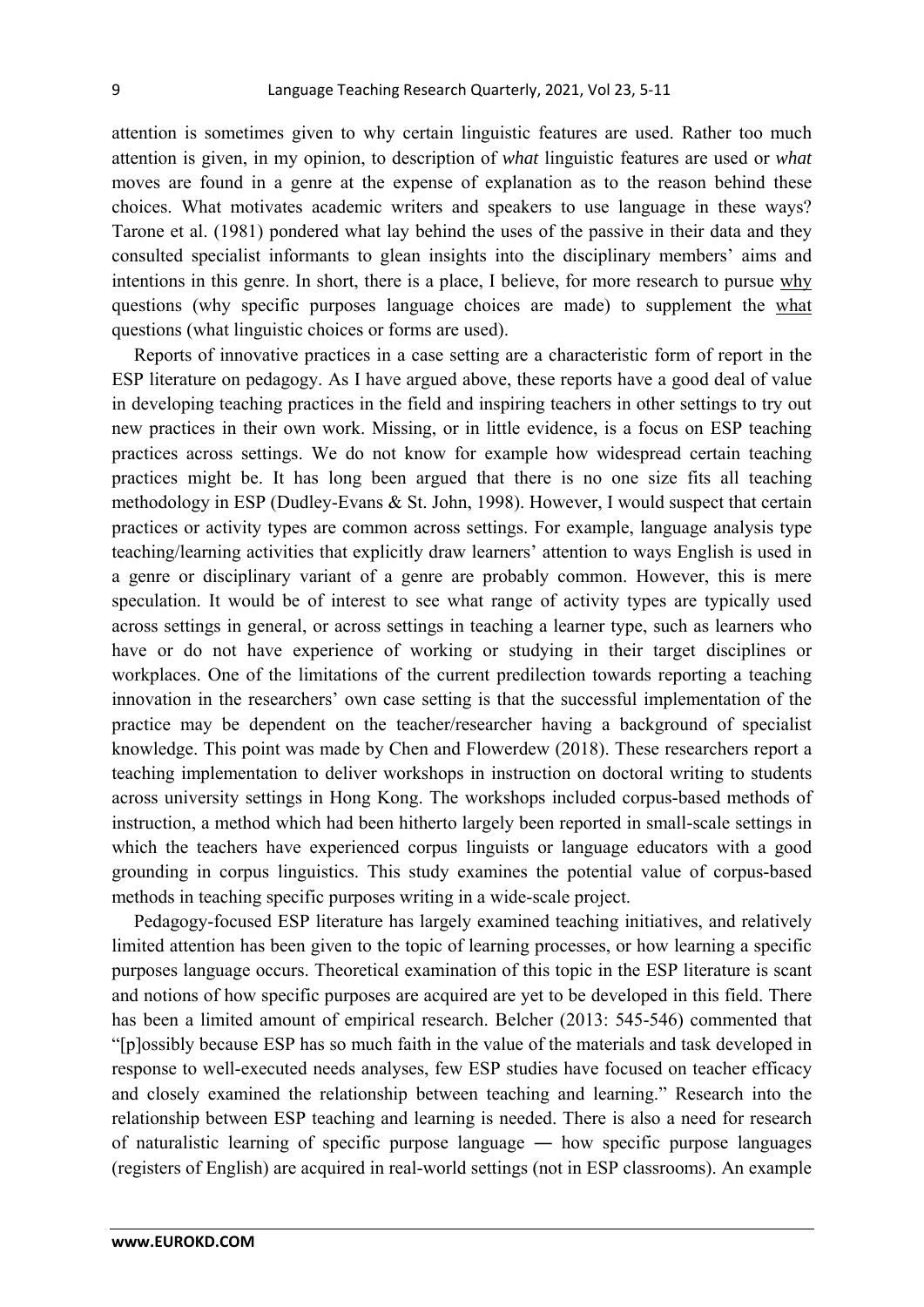of research in this direction can be seen in a recent study (Woydack & Lockwood, 2020: 159) which investigated the "affordances" provided by naturally occurring call centre interaction that appeared to facilitate the specific purposes language acquisition of the multilingual staff working in the centre. More research is needed to develop the field's understanding of learning processes in instructed ESP and in naturalistic settings.

Finally, ESP teacher education is an emerging line of inquiry. The field of ESP has until recently been much concerned with identifying learners' needs for academic, workplace or professional English and rather unconcerned with developing an understanding of the needs of ESP practitioners for teacher education. One recent book (Papadima-Sophocleous, Constantinou & Giannikas (2019: 2) describes the "unanimously" prevailing view across the limited existing literature on ESP teacher education that there is a need for more ESP teacher education opportunities and more research on which to base it. This line of inquiry is one that will hopefully draw more research interest in the coming years.

#### **References**

- Atai, M. R., & Hejazi, S. Y. (2019). Assessment of academic English language needs of Iranian postgraduate students of psychology. *Ibérica*, 38, 275-302.
- Basturkmen, H. (1998). Refining procedures: A needs analysis project at Kuwait University. *English Teaching Forum*, 36(4), 1-7.
- Belcher, D. (2013). The future of ESP research, resources for access and choice. In Paltridge, B., & Starfield, S. (Eds.), *The Handbook of English for Specific Purposes* (pp. 535-552). Malden, MA: Wiley-Blackwell.
- Bi, J. (2020). How large a vocabulary do Chinese computer science undergraduate students need to read English-medium specialist textbooks? *English for Specific Purposes*, 58, 77-89.
- Chen, M., & Flowerdew, J. (2018). Introducing data-driven learning to PhD students for research writing purposes: A territory-wide project in Hong Kong. *English for Specific Purposes*, 50, 97-112.
- Dudley-Evans, T., & St. John, M. J. (1998). *Developments in English for Specific Purposes. A Multi-Disciplinary Approach*. Cambridge: Cambridge University Press.
- Gollin-Kies, S., Hall, D. R. & Moore, S. H. (2015). *Language for Specific Purposes*. New York: Palgrave Macmillan.
- Green, C., & Lambert, J. (2019). Position vectors, homologous chromosomes and gamma rays: Promoting disciplinary literacy through Secondary Phrase Lists. *English for Specific Purposes*, 53, 1-12.
- Henderson, A., & Cauldwell, R. (2020). Jungle listening: A course in decoding English for psychology students. *ASp, La Revue du GERAS*, 77, 63-77.
- Hyland, K., & Jiang, F. K. (2018). In this paper we suggest: Changing patterns of disciplinary metadiscourse. *English for Specific Purposes*, 51, 18-30.
- Johns, A. M., & Makalela, L. (2011). Needs analysis, critical ethnography, and context: Perspectives from the client and the consultant. In Belcher, D., Johns, A. M., & Paltridge, B. (Eds.), *New Directions in English for Specific Purposes Research* (pp. 197-221). Ann Arbor: University of Michigan Press.
- Kithulgoda, E., & Mendis, D. (2020). From analysis to pedagogy: Developing ESP materials for the welcome address in Sri Lanka. *English for Specific Purposes*, 60, 140-158.
- Le, C. N. N., & Miller, J. (2020). A corpus-based list of commonly used English medical morphemes for students learning English for specific purposes. *English for Specific Purposes*, 58, 102-121.
- Long, M. H. (2005). Methodological issues in learner needs analysis. In Long, M. (Ed.), *Second Language Needs Analysis* (pp. 19-76). Cambridge: Cambridge University Press.
- Malmström, H., Pecorari, D., & Shaw, P. (2018). Words for what? Contrasting university students' receptive and productive academic vocabulary needs. *English for Specific Purposes*, 50, 28-39.